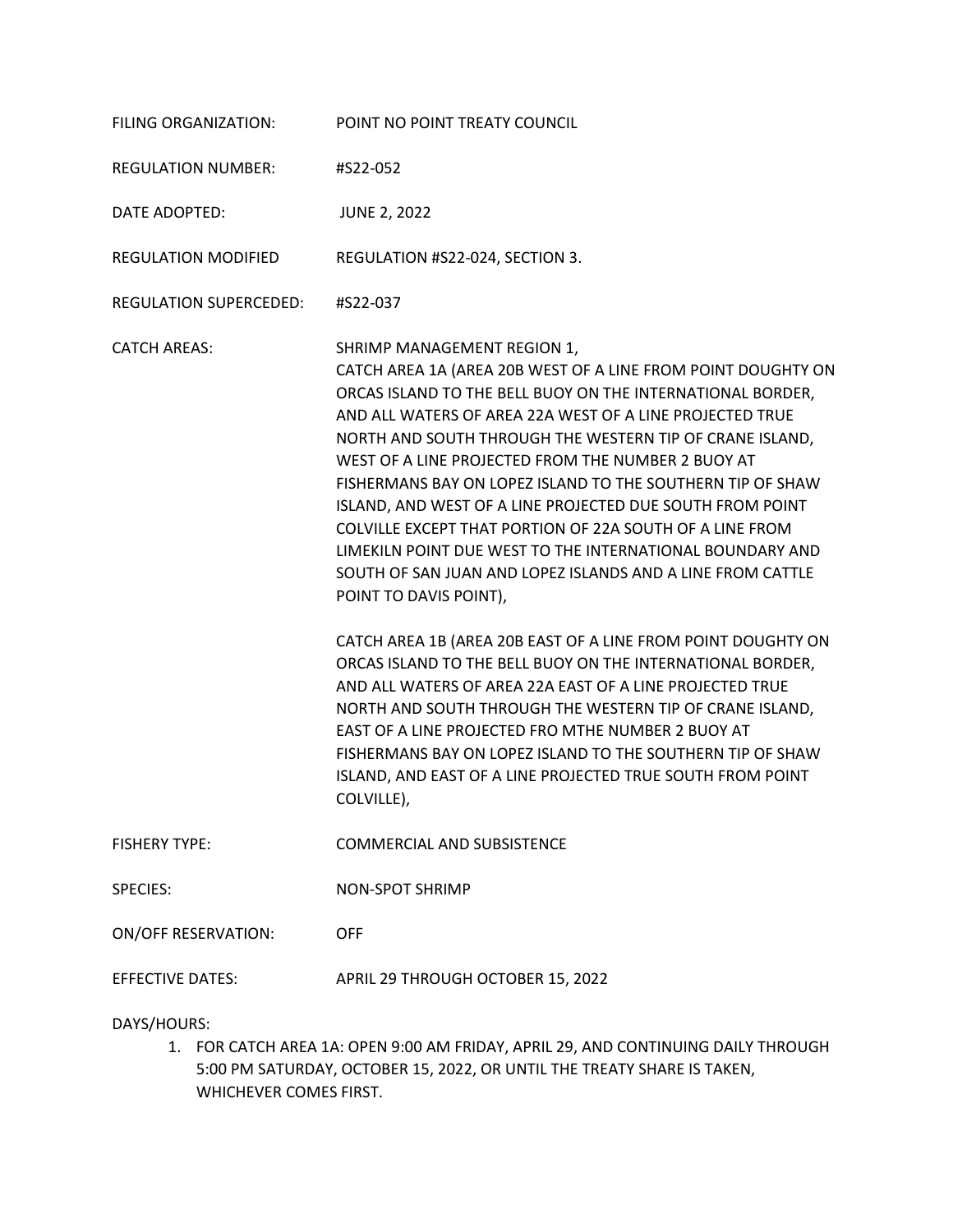2. FOR CATCH AREA 1B: OPEN 9:00 AM FRIDAY, APRIL 29, AND CONTINUING DAILY THROUGH 8:00 PM MONDAY, JUNE 6, 2022.

## GEAR RESTRICTIONS:

- 1. AS PER REGULATION #S22-024, SECTION 5
- 2. THE MAXIMUM TOTAL NUMBER OF POTS AND/OR RING NETS COMBINED PER VESSEL IN THIS FISHERY IS 100.
- 3. THERE IS NO MINIMUM MESH SIZE FOR SHRIMP POTS AND RING NETS FISHING FOR NON-SPOT SHRIMP, AND THERE IS NO MINIMUM MESH SIZE FOR ENTRY TUNNELS, BUT TUNNELS CAN ONLY BE LOCATED ON THE SIDES OF THE POTS.
- 4. ALL POTS AND RING NETS SHALL HAVE BUOYS ATTACHED. BUOYS MAY BE ANY COLOR EXCEPT YELLOW OR ANY COMBINATION OF RED AND WHITE. BUOYS MUST REMAIN FLOATING AT ALL TIMES EXCEPT DURING EXTREME TIDES. EACH BUOY SHALL BE CONSPICUOUSLY MARKED WITH THE INITIALS OF THE FISHER'S TRIBE (PG FOR PORT GAMBLE, JT FOR JAMESTOWN) FOLLOWED BY THE TRIBAL IDENTIFICATION CARD NUMBER OF THE FISHER OPERATING THE GEAR. EACH BUOY SHALL BE MARKED IN SUCH A WAY THAT TRIBAL AFFILIATION AND THE FISHER ID CAN BE IDENTIFIED WITHOUT REMOVING THE GEAR FROM THE WATER. BUOY LINES WILL BE WEIGHTED TO KEEP THE LINES FROM FLOATING.
- 5. FOR JAMESTOWN FISHERS ONLY, EACH BUOY SHALL BE CONSPICUOUSLY MARKED WITH "N-S" TO INDICATE THE POTS ARE FISHING FOR NON-SPOT SHRIMP.

HARVEST RESTRICTIONS:

- 1. THE TARGET HARVEST FOR EACH CATCH AREA IS AS FOLLOWS:
	- a. 1A 5,000 POUNDS
	- b. 1B 39,400 POUNDS
- 2. COMMERCIAL AND SUBSISTENCE NON-SPOT POT FISHERIES IN CATCH AREA 1A HAVE A MAXIMUM GEAR DEPTH RESTRICTION OF 175 FEET.
- 3. THE DAILY SUBSISTENCE HARVEST LIMIT IS 20 LBS PER FISHER.
- 4. ALL FISHERS MUST BE REGISTERED FOR THIS FISHERY WITH THEIR RESPECTIVE TRIBAL FISHERIES OFFICE BEFORE PARTICIPATING IN THE FISHERY. FISHERS MAY NOT FISH IN ANY CATCH MANAGEMENT AREA OTHER THAN THE ONE THAT THEY ARE REGISTERED FOR.
- 5. FISHERS MUST ADHERE TO ANY TRIBAL SOCIAL DISTANCING PROTOCOLS WHILE AT THE BOAT LAUNCH AND ON THE WATER.

HARVEST REPORTING:

- 1. AS PER REGULATION #S22-024, SECTION 8.
- 2. ALL DAILY HARVEST INFORMATION WILL BE REPORTED TO THE RESPECTIVE TRIBAL FISHERIES OFFICE WITHIN 24 HOURS OF EACH HARVEST. HARVEST INFORMATION SHALL INCLUDE THE DATE, VESSEL NAME, NUMBER OF POTS, MESH SIZE, POT SOAK TIMES, CATCH AREA, LOCATION FISHED, POUNDS LANDED BY SPECIES AND TOTAL POUNDS LANDED. HARVEST INFORMATION WILL BE UPLOADED ON THE NWIFC TICKET DATABASE WITHIN 7 DAYS OF REPORTING.